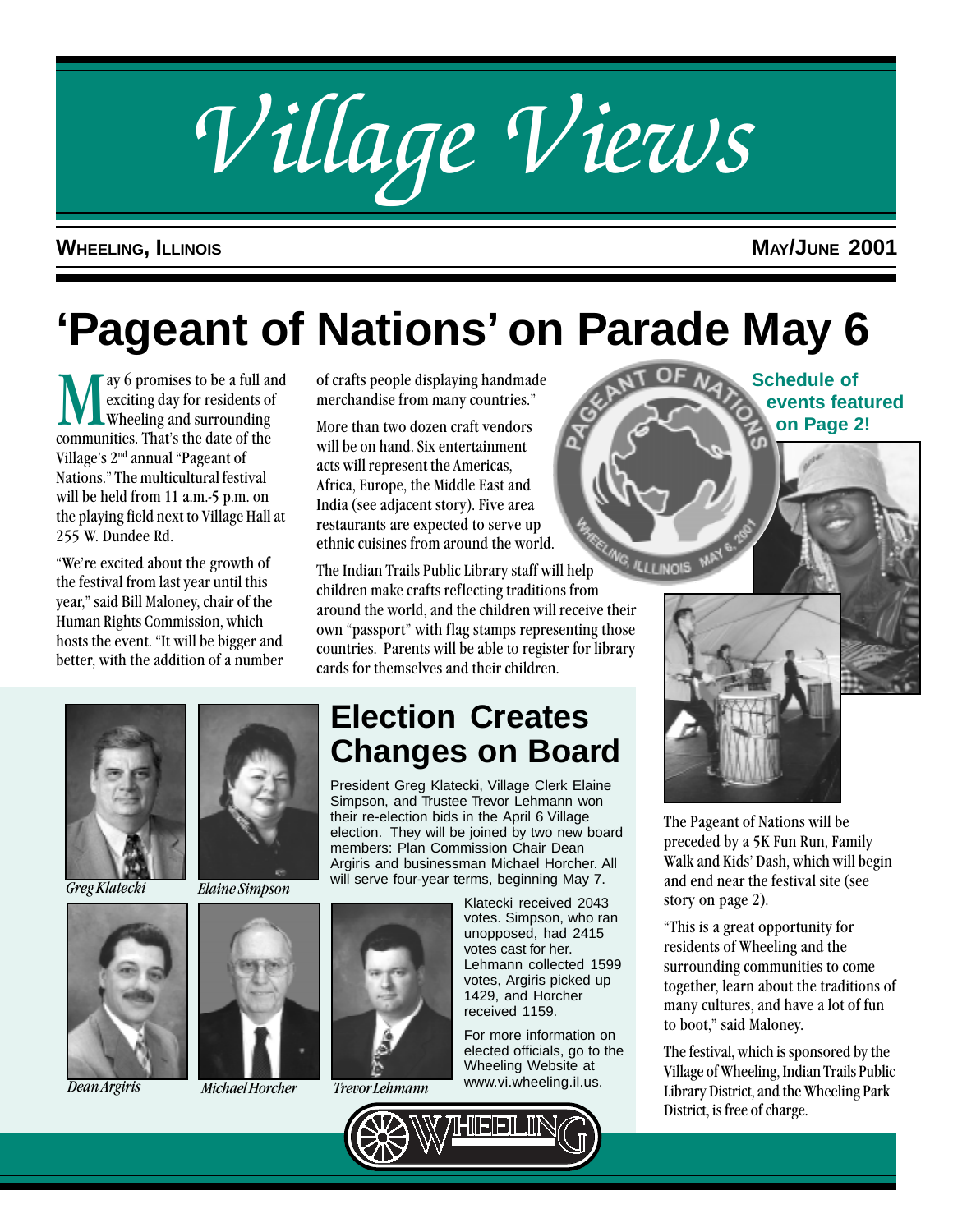### Village Views **MAY/JUNE 2001 PAGE 2**

Anyone interested in participating in Wheeling's Run Around the World, May 6, can register in advance online at www.chicago events.com

## **'Brazil, Brazil' to Headline Festival**

"Brazil, Brazil," a high-energy South American band, will kick off a day of entertainment at Wheeling's forthcoming "Pageant of Nations" multicultural festival, May 6.

The trio, playing keyboard, bass guitar and various percussion instruments, celebrates Brazilian rhythms with the samba, bossa nova, baiao and the lambada. They will take to the festival stage at 11 a.m.

Starting at noon, Shreeyash Palshikar will amaze his audience with a display of traditional Hindu magic. Shreeyash has performed widely in the Chicago area and elsewhere. He has spent extensive time studying the work of street magicians in India.

An hour later, at 1 p.m., the Johnny Wagner Band will appear. The group incorporates many traditional and contemporary German polkas and other songs. Yodeling from the Alps will punctuate the band's performance.

Dahui, a west African drum band, will make its second appearance at the "Pageant of Nations" at 2 p.m. Well received in 2000, Dahui specializes in an energetic, audience-involving performance sure to bring people clapping to their feet.

Taksim West will appear at 3 p.m. The group blends



a mix of Middle Eastern rhythms with traditional Spanish folk songs and a touch of contemporary jazz. Taksim West performs on keyboard, saxophone and clarinet, the oud, an ancient Persian instrument described as the "grandfather of the guitar," and the dumbek, a small, Egyptian handheld drum whose origin dates to Biblical times.

The festival's last act, Danzas Ceremoniales de Mexico will take the stage at  $4$  p.m., wearing

costumes reflecting the pre-Hispanic traditions of central Mexico. The dancers' movements. accentuated by drums, beads and rattles, represent elements in nature, deities and sacred actions.

We want to present an event that will involve, entertain and educate festival goers," said Bill Maloney, who chairs

| <b>Pageant of Nations</b><br><b>Schedule of Events</b> |
|--------------------------------------------------------|
| 11 a.m. - Brazil, Brazil                               |
| 12 noon - Shreeyash<br><b>Palshikar</b>                |
| 1 p.m. - The Johnny<br><b>Wagner Band</b>              |
| 2 p.m. — Dahui                                         |
| 3 p.m. - Taksim West                                   |
| 4 p.m. — Danzas<br><b>Ceremoniales de Mexico</b>       |

the Human Rights Commission. All of these outstanding entertainment groups will do just that.

### **Fun for All: a Run, a Walk, and a Dash**

undreds of runners, walkers and sprinters are expected to mass near Village Hall at 9 a.m. on  $\mathsf{M}$ ay 6 for "Run Around the World," a 5K Run, a two-mile family walk and a dash for the kids.

The event will begin at Wheeling Park District headquarters, 333 W. Dundee Rd. at 9 a.m. The 5-kilometer (3.1 mi.) run will go up Northgate Pkwy. to Strong Ave., turning east to Milwaukee Ave. The route will continue down Milwaukee to Center Ave., then along Wille and Highland Aves. into Heritage Park and back to the starting line. (See adjacent map.)

Participants can register in advance online at www.chicagoevents.com. The fee is \$20 for the run and \$12 for the walk. Registration the day of the run will be \$25 for the run and \$18 for the walk. Dashes are free: participants may buy a t-shirt for \$8. Runners and walkers will receive a t-shirt commemorating the event and a runners kit donated by local business sponsors.

### **Wheeling is on the Web at www.vi.wheeling.il.us**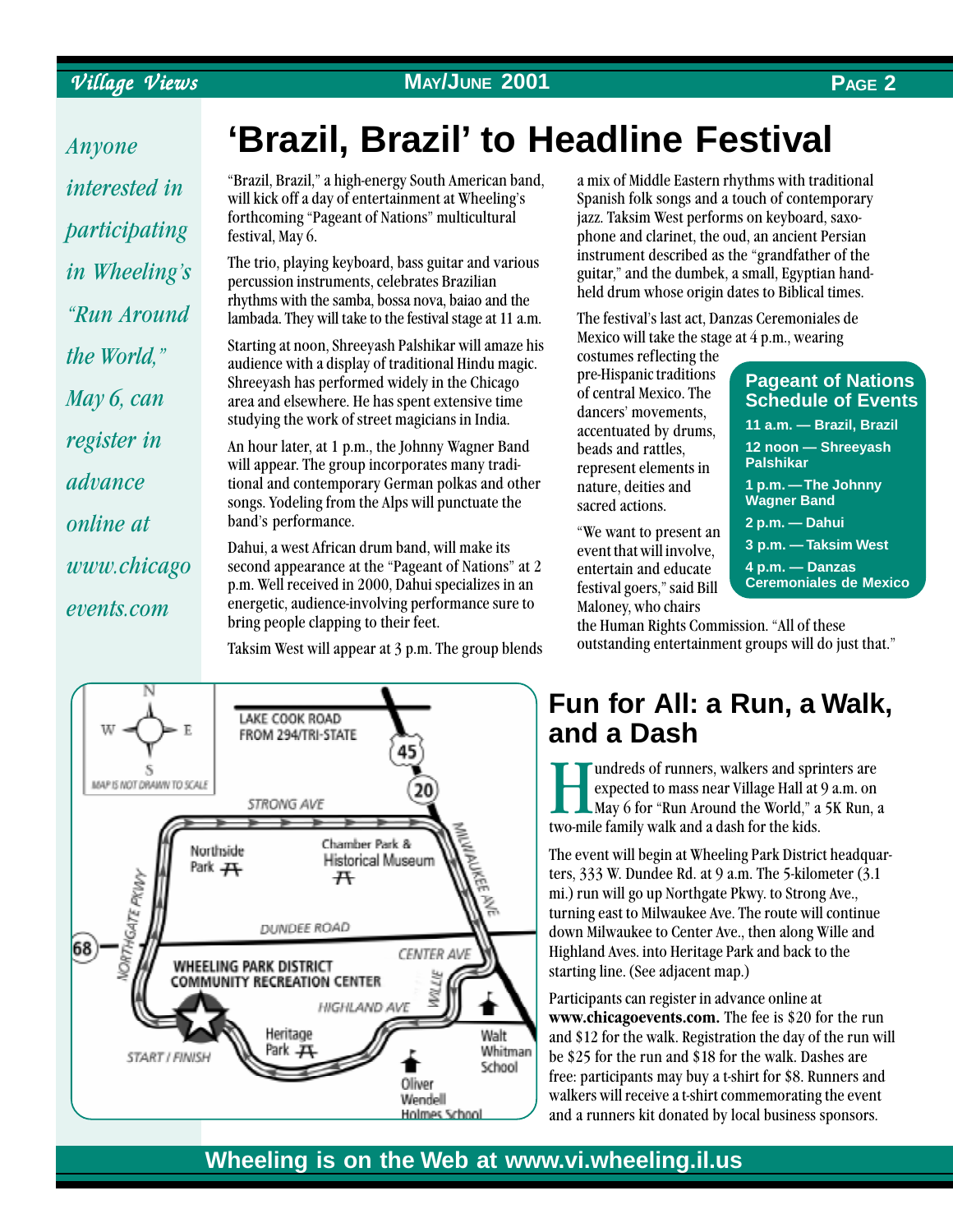### Village Views **MAY/JUNE 2001 PAGE 3**



The Wheeling Special Events Committee is finalizing plans for the annual Taste of Wheeling and July 4th celebration. The "Taste" will begin at noon and remain open as long as

hungry people want to eat, but no later than 11 p.m.

An expanded schedule of games for the kids will be hosted by the Wheeling Rotary Club, the Knights of Columbus, Amvets and the Jaycees. Other features to please the family encompass a magic act, cartoon art, clowns and face painting.

The Wheeling Police Department's Safe Communities Program will staff a booth emphasizing bicycle and scooter safety. Registrars will be on hand to help fairgoers register to vote.

Entertainment this year will begin with Melodies in Motion with Greg Koeppen, who will open the

## **Next Up: July 4th and 'Taste'**

Taste. Featured entertainers include Jimmy and the Mauds band, the big-band sound of Larry Bemben's orchestra, and Jake and the Boys.

The food offerings will be expanded to include Wa-Pa-Ghetti's, Mr. E's, Golden Chef, Taste of Hunan, Hackney's, Bob Chinn's Crabhouse, Joe's Pizza, and Sauer's Bakery. Seniors representing the Pavilion Senior Center will sell ice cream. Amvets will offer cotton candy and popcorn.

Corus Bank, Hoyne Savings, North American Jet and Bill Stasek Chevrolet are sponsoring Taste of Wheeling.

The annual July 4th parade will begin at 6 p.m. with the launch of hundreds of balloons at Village Hall. Twenty floats are anticipated, along with numerous marching units. The Shriners motorcycle cavalcade will again be a featured unit in the parade.

The day's activities will end at dusk with fireworks over Heritage Park. A comprehensive lineup of the day's activities will be published in the next issue of Village Views.

The annual July 4th parade will begin at 6 p.m. with the launch of hundreds of balloons at Village Hall.

### Update: Boards & Commissions

### **Economic Development Sets Sights on Fastest-Growing Firms in Area**

With a plan that strikes a good balance between enticing new prospects to the Village while retaining current business, Wheeling's Economic Development Commission is targeting businesses on Crain's Chicago Business' "fastest growing public firms" list to develop a framework for future business development.

Meanwhile, the Commission has taken out ads in the upcoming Chicago Industrial Properties Metro Chicago Business Parks Guide, promoting available buildings and sites around Wheeling, and continues to correspond with prospects for the Kimball Hill commercial site on Milwaukee Ave.

EDC also continues its relationships with several key prospects, including a printing company, ethnic grocery, paper company and a Wheeling business interested in expanding its current operations.

### **Board of Health Completes Blood/Bone Marrow Drive**

Residents turned out to support the Board of Health's Blood and Bone Marrow Drives at the Fire Department, March 14. The drive collected 47 units of blood for LifeSource Bloodbank to support area hospitals .

Staff also collected 35 blood samples for bone marrow analysis. A single tube of blood contains markers that provide compatibility information about a person's marrow. These donors were entered into the National Bone Marrow Program Database, which doctors use to identify potential donors in times of emergency.

### **New Businesses**

— John Czaja, 307 S. Milwaukee Ave. #123, 847-520-1099, tax

**America Family Haircut Inc.** — Mario Capiz, 19 N. Elmhurst Rd., 847-215-4708, beauty Shop

**Deluxe Windows of Chicago Inc.** — Giya Tektumanidze, 325 N. Milwaukee Ave, #F, 847-229-8676, telemarketing windows & doors

**East Meets West International Inc**. — Nicolas Milkier, 15 N. Elmhurst Rd., 847- 459-5660, health foods, herbs, teas

**Fast Track Hitting Academy** — M.P. Bonaventura, 286-288

Accutax Services Inc. Palatine Rd., 847-229l009, vision training in relation to baseball

> **Harry J. Kloeppel & Assoc. Inc.** — Harry J. Kloeppel, 2399 S. Foster Ave., 847-483- 0133, sales & engineering firm

**Ram International** — 700 N. Milwaukee Ave., 847-520-1222, restaurant/brewery

**The Roy Houff Acquisition Co.**— Roy Houff, 250 Alderman Ln., 773-586-8666, wholesaler of floral products

**S.E.G. International Marketing Inc.** — Sergey Glikin, 500 Harvester Ct. #3, 847- 229-2630, food imports distribution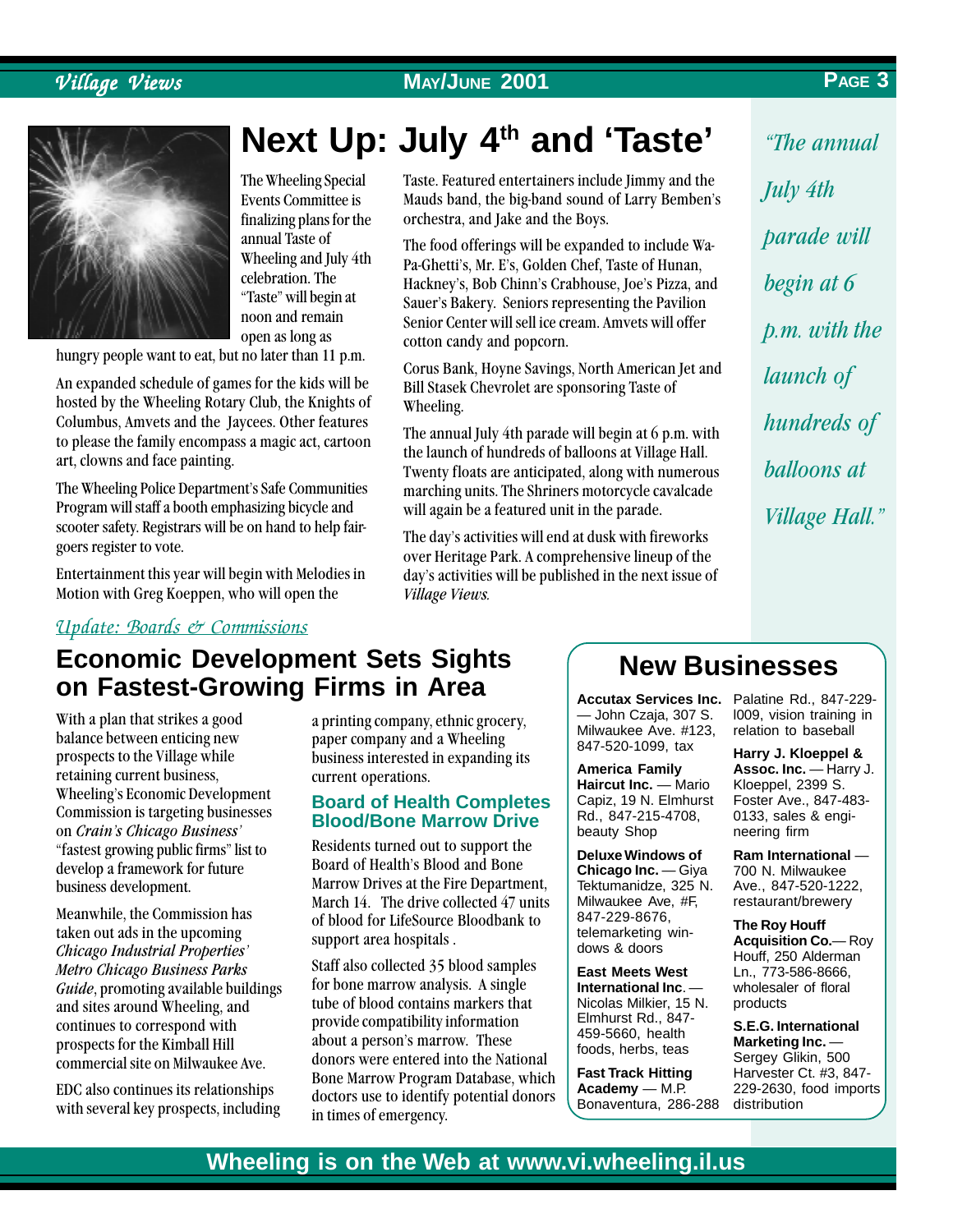### Village Views Village Views **MAY/JUNE 2001 PAGE 4**

### **Wheeling Trustee Receives 'Woman of Achievement' Award**



Trustee Judy Abruscato has been named to receive the Illinois Lieutenant Governor's Woman of Achievement Award. The honor was bestowed at a regular meeting of the Board of Trustees. She was nominated for the award

by Village President Greg Klatecki.

Trustee Abruscato was recognized for many years of public service and her involvement in community activities." A resident of the Village for 33 years, she has served as a trustee for the last 14 years. She is recognized for spearheading a revival of the annual July 4<sup>th</sup> parade and fireworks. She also was key to developing the Taste of Wheeling food fest, also held on July 4<sup>th</sup>, and the November "Festival of Lights."

Trustee Abruscato is also behind other community events, such as the annual "Dance into Spring" at Chevy Chase Country Club and the community Spaghetti Dinner held in the spring. She is manager of the local branch of Corus Bank. Born in Chicago, Trustee Abruscato lives in Wheeling with her husband, Mario, and is the mother of a son, Anthony, and a daughter, Valerie. She has two grandchildren.

Asked about her community involvement, Trustee Abruscato said, "I love giving to the community. After all, if we don't give to where we live, we don't get what we want."

### **Can You Spare Some Time?**

Omni Youth Services, which operates the Wheeling Community Resource Center, is looking for a few good volunteers for its Parent Mentor Program. Volunteers reach out to a parent facing personal or family difficulties to establish a supportive relationship. Parents and volunteers work to improve parenting skills, increase selfesteem and reach educational goals. Parents waiting for a volunteer match range in age from 15-59. Contact Kristi at 353-1712.

## **The Changing Face of Wheeling**

As the face of the Village has evolved, some long-time fixtures have disappeared or are about to. The century-old Union Hotel was razed five years ago to make way for the Union Commons townhomes.

Now another familiar sight, Wheeling Nursery, is targeted for redevelopment. When the owners decided to call it quits

after 50 years in the business, 24 acres of prime real estate entered the market. A current proposal would convert that property to townhomes, condominiums and commercial business developed in concert with the residential development.

Down the street and around the corner, the recent completion of River Mill Crossing adds another 272 residential units. On the other side of town, on Old McHenry Rd., a local developer is building Park Point, an 88-unit condominium-townhouse project.

The advent of "upscale" housing offers the prospect that similar commercial businesses will follow to serve a population interested in contemporary goods and services.

Many of the businesses already in town were attracted there by the



### **This is the third in a 3-part series on the "Changing Face of Wheeling."**

Village's transportation outlets. Palwaukee Airport, a key attraction for businesses, is just one of Wheeling's transportation corridors. With extensive freight traffic flowing along the Wisconsin Central Railroad, the Village provides easy inflow of raw materials and fast off-loading of finished products to markets around the world.

Hundreds of residents and workers use the Metra commuter trains serving Wheeling between Antioch and Chicago. Current plans call for the expansion of the line from one set of tracks to two. The new tracks, when fully funded, will double daily the commuter capacity  $-$  from 10 trains to at least 20.

Wheeling's proximity to Interstate 294 two miles to the east and its

continued on page 5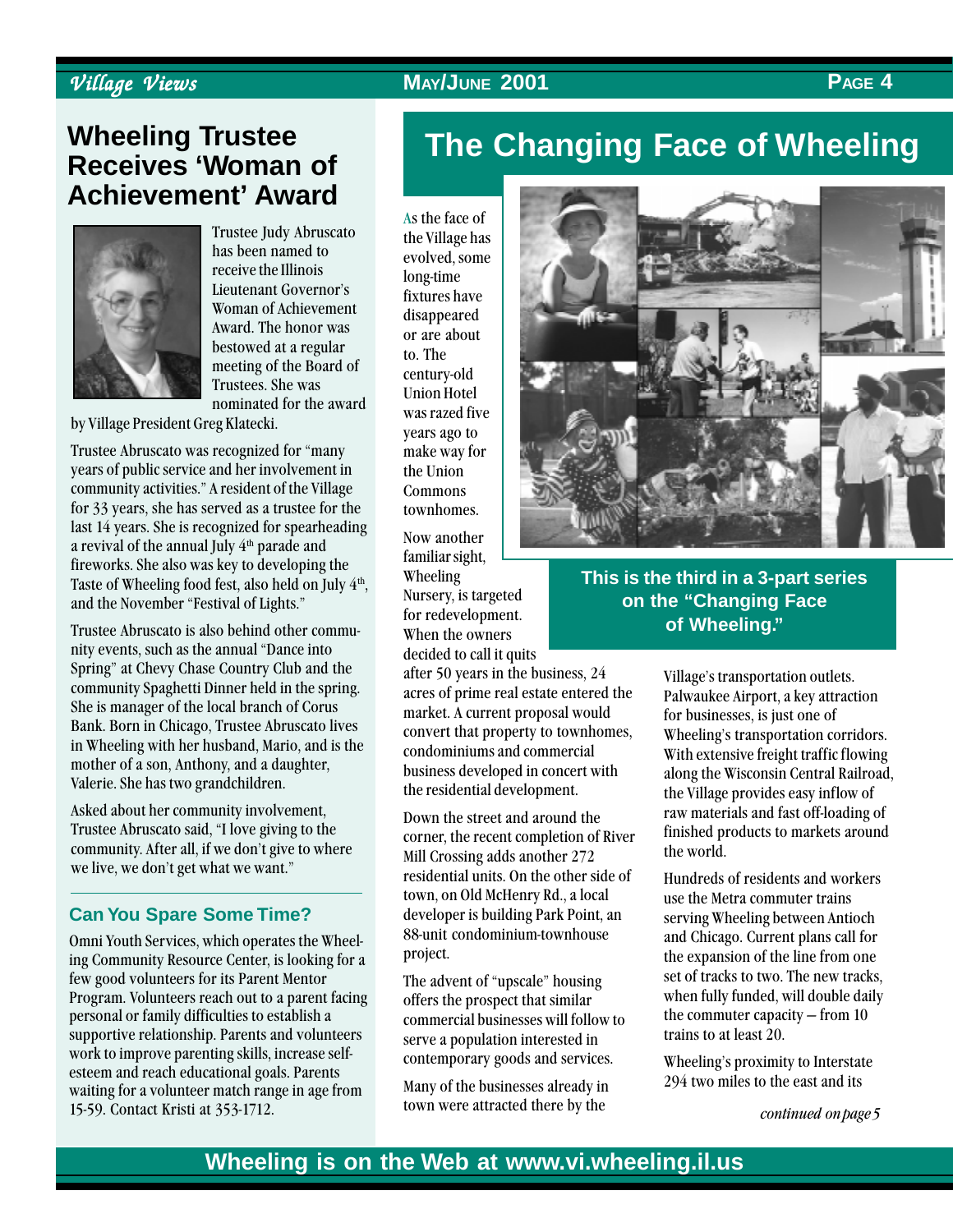### Village Views **MAY/JUNE 2001 PAGE 5**

### **When the Doors Swing Open: Wheeling to Hold Open House, May 5**

The Village of Wheeling will open all the doors on May 5 to give residents a look behind the scenes at how the various departments function. The open house will last from 10 a.m. - 2 p.m. It promises variety, information and a glimpse at the day-to-day workings of the Village's operation centers.

Fire Department. Firefighters will demonstrate how they cut up an automobile and extricate people during an emergency. One of the area's Flight for Life Helicopters is scheduled for touchdown behind Village Hall. ComEd will display its Electric Safety Town to demonstrate the dangers of climbing on power towers.

Firefighter-paramedics will conduct tours of department equipment, including an ambulance, fire trucks and the airport crash truck.

Police Department. All areas of the department will be open, including the firing range and holding cells. Visitors can have their fingerprints taken on the department's digital fingerprint scanner. Numerous demonstrations will take place, including evidence gathering and recovery and bicycle safety checks.

Metra will present its Operation Lifesaver program to provide information and videos about train safety.

Illinois State Police will demonstrate their "rollover vehicle," which consists of a semi-truck and trailer with a sport utility vehicle inside. The exhibit will show what happens to a vehicle's occupants in the event of a rollover.

Police exhibits will include a static car safety-seat display, fatal vision goggles, and the traffic patrol's motorcycles.

Health Fair. Also scheduled during the open house will be a health fair organized by the Village Health Department and Board of Health . Plans call for a variety of exhibits, including blood-pressure screening and information booths providing information pertinent to family health.

Public Works Department. All road equipment, including snowplows and the video-equipped vehicle used to check for blockages and breaks in sewer lines will be on display. Children are welcome to climb into the driver's seat of each vehicle.

## **Changing Face of Wheeling**

### Continued from page 4

network of major state highways provide easy access for truck haulers.

With so much infrastructure in place, what's next? Village President Greg Klatecki looks to the north side of town. "Now that the Ram Restaurant. and Brew Pub is established, other businesses will be attracted there. I see a push to spruce up the area and make it a focal place in the Village. I see more restaurants, too. We have a strong

industrial base, but we need to work on property on the north and west of town.

We need to attract empty nesters to places like One Milwaukee Place [currently nearing completion at Dundee Rd. and Milwaukee Ave.]," says Klatecki. When we achieve a better balance of housing, we're going to attract new residents who can help contribute to the future well-being of the Village.

### **Village Population Takes a Jump**

Everyone who has been in Wheeling for a few years knows the Village has been gaining population. But when the 2000 census figures were released, the summary came as something of a surprise.

Total population jumped from 29,911 in 1990 to 34,496 in 2000. This represents a 15.3 percent increase.

The Hispanic community grew to 7,135 in the 10 year period. Total Hispanics from all origins now comprise 20.66 percent of the total population. "Hispanics," as defined by the U.S. Census Bureau, includes people who are white, black or African American, American Indian, Alaska Natives, and those from Hawaii and other Pacific islands.

The Asian community is growing as well. There are 3,183 non-Hispanic Asians living here now. They comprise 9.23 percent of the total.

These figures reflect the growing diversity and expanding population of Wheeling," said Village President Greg Klatecki. "We can expect the trend to continue, and we are planning for future growth.

### **What's Going On?**

That's the question many residents were asking before they subscribed to the Village's Electronic News Service. This free service provides agendas for the weekly Board of Trustees meetings, news releases and information about Village activities sent directly to subscribers' email addresses. To subscribe, go to the Village Web site at vi.wheeling.il.us. Then click on Village Services/Finance and Administration. At

the top of the page, click on Electronic News Service. You need to provide only your e-mail address to either subscribe or unsubscribe.

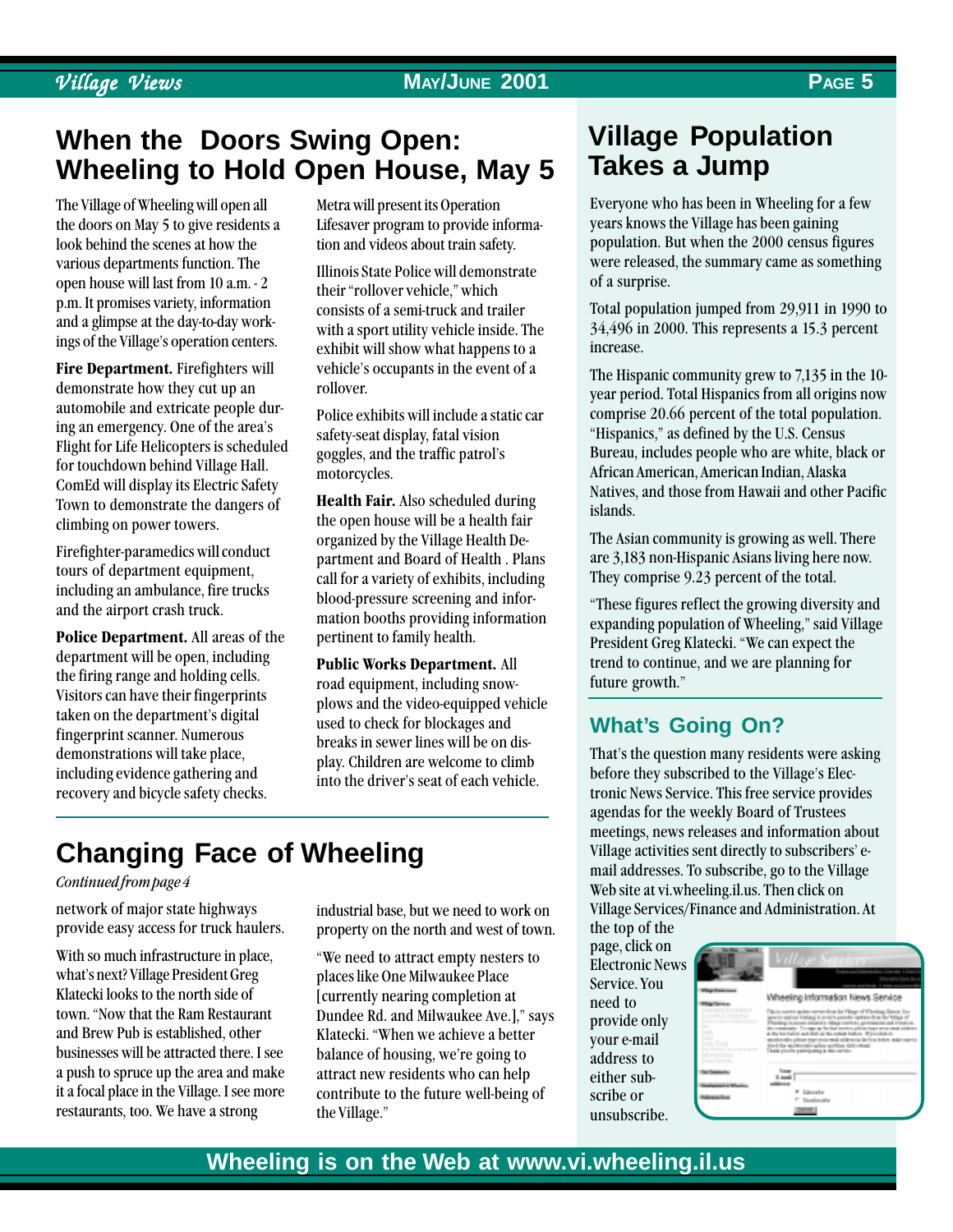### Village Views Village Views **MAY/JUNE 2001 PAGE 6**

## **Diversion Channel Construction Begins**



 A brochure containing guidelines for garage sales is available at the Wheeling **Community** Development Department, 111 S. **Northgate** Pkwy. Phone 459-2620.

The Village of Wheeling and<br>the U. S. Department of<br>Agriculture's Natural Resource<br>Conservation Service (NRCS) recently he Village of Wheeling and the U. S. Department of Agriculture's Natural Resource broke ground on the William Rogers Memorial Diversion Channel. The ceremony marked the culmination of extensive planning for the project, which is designed as a supplemental discharge route to the Wheeling drainage ditch for rare, extraordinarily heavy rainstorms.

Village President Greg Klatecki and State Conservationist William J. Gradle of the USDA Natural Resource Conservation Service break ground for the William Rogers Memorial Diversion Channel.

### Briefs & Announcements

### **SWANCC Opens the House**

The Solid Waste Agency of Northern Cook County (SWANCC) will hold its annual open house at the Glenview Transfer Station on Saturday, June 2, from 10 a.m. to 1 p.m. Visitors will see:

● SWANCC's 2001 "Art of Garbage" display made up of more than 100 collages and drawings by children in the area.

- The Recycle House exhibit.
- Stationary plastic and steel can recycling.

 $\bullet$  An environmental exhibit built by a Glenview teacher called "Who Trashed My Room?" It is an eight-piece exhibit of bedroom furniture made from discarded wood pallets, old packing crates and dimensional waste lumber from community building sites.

The transfer station is located at Three Providence Drive in Glenview, which is off Milwaukee Ave. across from Maryville Academy.

### **Keep the Right of Way Clear**

Kids on bicycles and bargain hunters scouring garage sales are two common sights during warmer months. Both present questions about parked cars. Village ordinance prohibits blocking any sidewalk with a motor vehicle between 6 a.m. and 10 p.m. Doing so could result in a citation.

The \$2.4 million dollar project is being funded largely by NRCS. Currently targeted for completion this fall, the 7,200-foot channel will be 70 feet wide at its widest. It will be capable of handling a water flow of 800 cubic feet per minute.

The channel will be of earthen construction, with no concrete along the route except for culverts passing beneath roadbeds. It will start at the Wheeling drainage ditch north of Dundee Rd. and east of the railroad and meander northeast before spilling into the Des Plaines River. Some of the soil excavated from the channel will be used to build up its sidewalls. The remainder will be sold or disposed of.

The William Rogers Memorial Diversion Channel is named for the former Village trustee who foresaw the need to protect residents from storm water and spearheaded the channel's development.

Garage sales often attract crowds that usually arrive in cars. While no permit is required to hold a garage sale, rules about parking and signage do apply. Be sure to tell your neighbors about the date and time of the sale, and during the sale keep an eye out to ensure that visitors don't block any driveways.

Garage sale advertising signs are to be kept on private property (with property-owner permission). Signs displayed on trees, fences, utility poles or street corners will be removed.

Residents who want to discard unwanted items should contact Waste Management Northwest at 800/964-8988 for disposal. Usable items also may be donated to Amvets, 708/388-7800. A brochure containing guidelines for garage sales is available at the Wheeling Community Development Department, 111 S. Northgate Pkwy. Phone 459-2620.

### **Fun at the Fun Faire**

The Pavilion Senior Center will echo with the sounds of "Going once, going twice..." at its 11<sup>th</sup> Annual "Fun Faire," Saturday, June 2, 9 a.m.-2 p.m. Both live and silent auctions will take place. Also on the schedule are a home bakery, a luncheon bar, a rummage sale and the return of the Pocket Lady. Raffles and an arts-and-crafts fair will help keep things lively for all - families, singles, couples.

Continued on page 7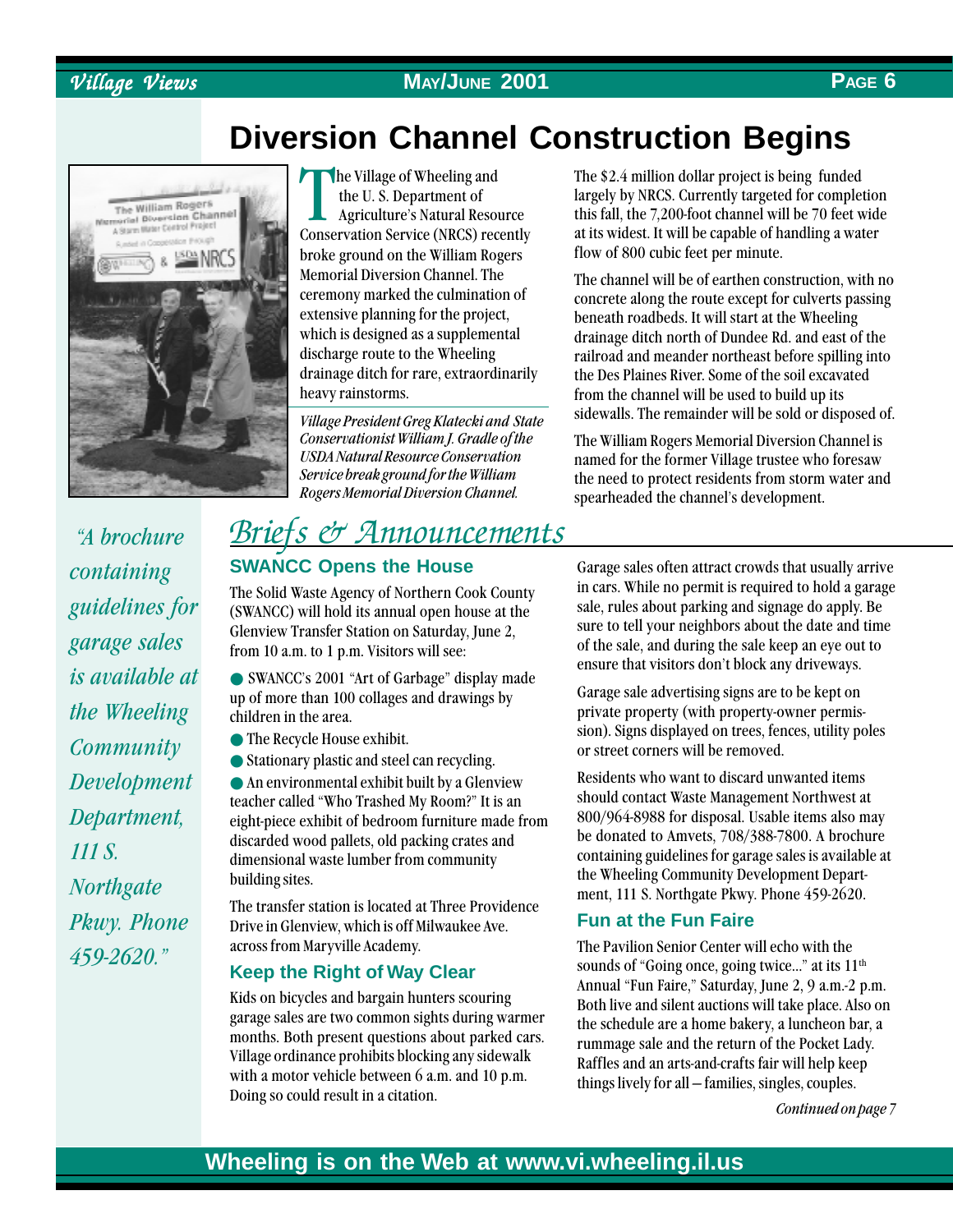### Village Views **MAY/JUNE 2001**

## **Community Calendar**

Residents are invited to attend public meetings of the following Village boards and commissions. Most meet in the Village Hall Councilroom (unless otherwise noted).

Village Board  $-Every$  Monday, 7:30 p.m.

Plan Commission – 2nd and 4th Thursdays of the month, 7*p.m.* 

Board of Health - 4th Tuesday, every other month, 7 p.m.

Human Rights Commission  $-$  3rd Tuesday of the month, 7:15 p.m., south half of Village Hall lunch room.

Zoning Board of Appeals  $-2n$ d Tuesday of the month,  $7:30$  p.m.

Senior Citizens Commission - 3rd Monday of the month, 10 a.m., Village Hall, south half of lunchroom.

Fire and Police Commission  $-$  3rd Tuesday of the month, 7 p.m., Finance and Administration offices.

Palwaukee Airport Commission  $-3$ rd Wednesday of the month, Committee of the Whole meeting, 7 p.m., regular meeting, 8 p.m., Airport offices, 1020 South Plant Rd.

Economic Development Commission-1st Tuesday of each month, 8 a.m. , south half of Village Hall lunch room.

 $Board of Ethics - 3rd Thursday of January, April, July$ and October, 7 p.m., south half of Village Hall lunch room.

The Fun Faire is the Senior Center's major fund raiser. The proceeds fund various activities for people over age 55 in Wheeling, Prospect Heights and Buffalo Grove. For information contact Nancy Janssen, Director of Senior Services, at 459-2670.

### **Village to Auction**

Surplus and unclaimed property will go to the highest bidders on May 19 during the Village's annual auction. The "garage" sale" will open at 9 a.m. behind the Police Department so buyers can view items and prepare their bids. The auction will start at 10 a.m. and continue until all items are sold. Items include bicycles, found and unclaimed property, and surplus Village equipment. For information, call 459-2646.

### **May**

**5** – Village Open House and Health Fair, 255 W. Dundee Rd., 10 a.m. - 2 p.m.

**6** – "Run Around the World" 5K Run, Walk and Dash. Wheeling Park District Headquarters, 333 W. Dundee Rd. 9 a.m.

**6**  $\rightarrow$  "Pageant of Nations" multicultural festival. 255 W. Dundee Rd., 11 a.m. - 5 p.m.

19 – Village auction, Village Hall behind the police station, viewing 9 a.m., auction 10 a.m.

19 – Garden Club plant sale, Village Hall, 9 a.m. - 2 p.m.

**28** – Memorial Day observed. Village Hall closed

**30** – Wellness on Wheels, Village Hall, 8 a.m. - 1 p.m. For an appointment, call 847/818-2860.

### **June**

**2** – Wheeling Fun Faire, Pavilion Senior Citizen Center, 199 N. First St. 9 a.m. - 2 p.m.

**2** – SWANCC Open House, Glenview Transfer Station, Three Providence Drive in Glenview, 10 a.m. - 1 p.m.

# **SPEAK OUT**

Communicate with Wheeling elected officials and administrators. Your advice, suggestions, questions and opinions are appreciated and will receive response. Please complete this form, detach and return to: Village Manager, Village of Wheeling, 255 W. Dundee Road, Wheeling, IL 60090.

| Name         | Phone |
|--------------|-------|
| ٠<br>Address |       |
| Comment      |       |
|              |       |

 $\blacksquare$ 

 $\blacksquare$  $\blacksquare$ 

 $\blacksquare$  $\blacksquare$ 

For a glimpse at the day-to-day workings of the Village's operation centers, attend the open house Saturday, May 5, 10  $a.m. - 2 p.m.$ at Village Hall.

**PAGE 7**

### **Wheeling is on the Web at www.vi.wheeling.il.us**